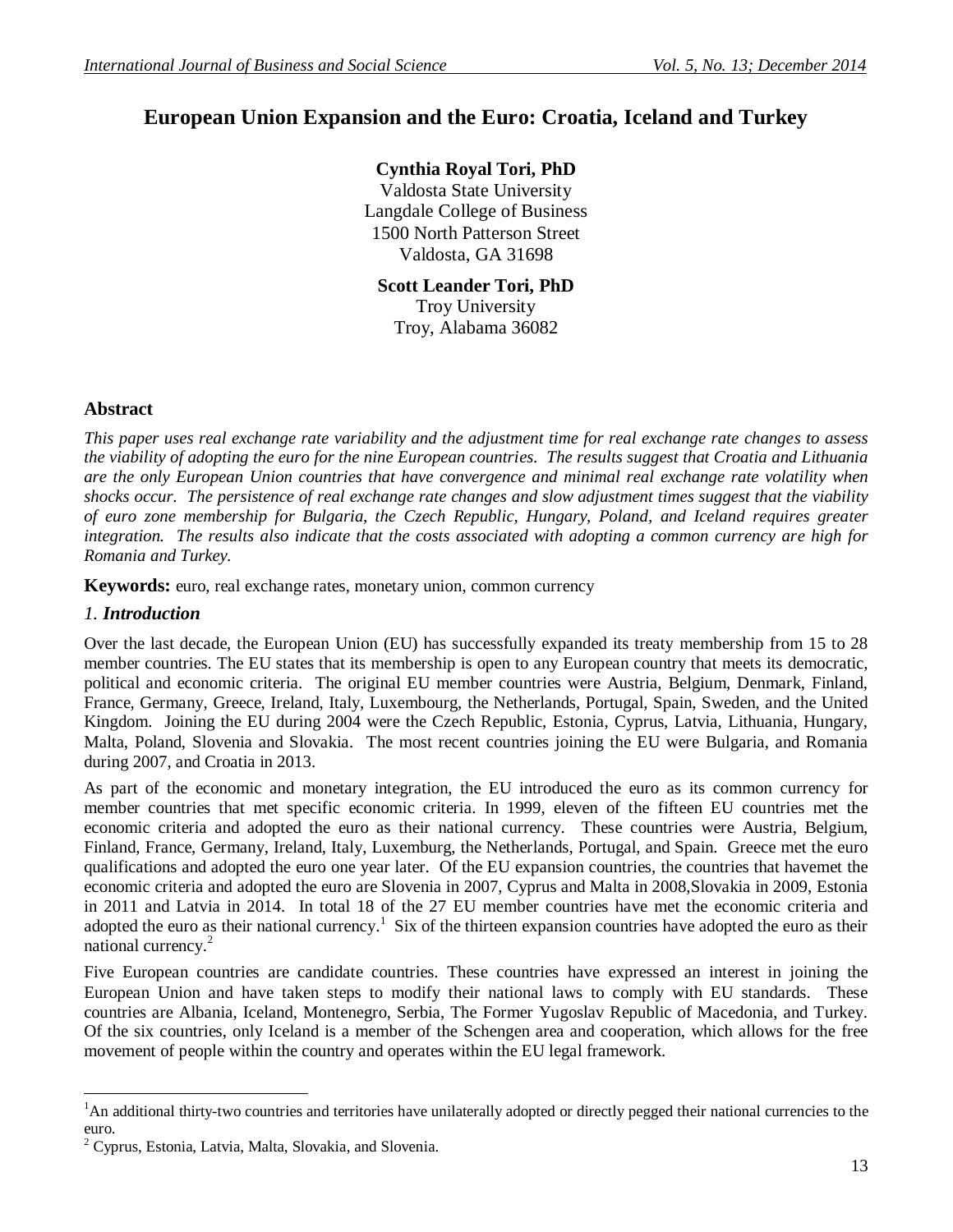The recent recession and the on-going financial turmoil in Europe have called into question the viability of the euro for the 18 countries and the adoption of the euro by the non-euro EU countries.A question often asked is if the euro survives, is adopting the euro in the best interest of the country? This study examines this question for three European countries: Croatia, the newest EU member; Iceland, a candidate country that is already a member of the European Union area and contributes financially towards the social and economy cohesion of Europe; and Turkey, a candidate country whose accession negotiations have been on hold since 2005 over territory disputes with Cyprus.

In the spirit of the methodology proposed by Von Hagen-Neumann (1994), this study provides evidence to answer this question by examining the variability of real exchange rates and the persistence of real exchange rate shocks for the euro countries. The contributions of this study are to analyze two aspects of real exchange rate shock variability. First, the study compares real exchange rate variability for the euro countries over two time periods using the Newey-West (1987) variance estimator to predict real exchange rate shocks. This approach estimates coefficients in the presence of heteroskedasticity and corrects for autocorrelation so that the error term reflects real exchange rate shocks. Second, the study compares the persistence of real exchange rate changes over the two periods using ARIMA to estimate the coefficients; The AR (1) coefficient reflects the persistence of real exchange rate shocks over time.

## *2. Survey of Literature*

Researchers have been using the variability of real exchange rates to assess the viability of a monetary union for nearly thirty-five years. Vaubel (1976, 1978) was the first to argue that real exchange rate variability is an empirical means to identify whether countries should form a common currency area. He argued that countries should adopt a common currency only if real exchange rate adjustments were small. Meltzer (1986) and Mussa (1986) supported this conclusion by finding that a flexible nominal exchange rate is preferred in the presence of large real exchange rate variability. When real exchange rate variability is large, the costs associated with maintaining the common currency would be too great.

Von Hagen and Neumann (1994) examined real exchange rate variability of several European countries and used the relative magnitude of the real exchange rate variance to assess real exchange rate variability and adjustment. They found that although Austria, Belgium, France, Germany, Luxembourg and the Netherlands were good candidates for a common currency area, Denmark, England and Italy were not good candidates. The high variability of real exchange rates with Germany needed further adjustment before monetary union. More recently, Haug et al (2000) and Kutan and Zhou (2008) examined the fifteen original EU member country real exchange rates and confirmed these results. Further, Kutan and Zhou (2008) found that joining the Eurozone lead to a more stable real exchange rate and faster adjustment of real exchange rate shocks.

Tori and Tori (2012) used the Von Hagen and Neumann methodology to assess real exchange variability for European Union member countries. The study results supported euro zone membership for Austria, Cypress, France, Germany, Italy, Luxembourg, Portugal, Slovakia and Spain. The persistence of real exchange rate changes and slow adjustment times found greater integration would be necessary for the long-term viability of euro zone membership for Belgium, The Netherlands, Finland, Malta and Slovenia. The results also indicated that the costs associated and viability of euro membership for Greece and Ireland were in question, suggesting that Greece and Ireland should consider dropping out of the euro zone.

This paper contributes to the literature by estimating the real exchange variability and the persistence of real exchange rate shocks for Croatia, Iceland and Turkey, and compares the results with non-euro EU member countries that have joined the EU since 2004. The variability and adjustment time results are used to identify which countries are viable euro members and which countries are not. The remainder of the paper discusses the data, model and results of the study.

## *3. Data and Model*

This study examines the variability and sustainability of the euro for the nine European countries, seven EU member countries that have not yet adopted the euro and two EU candidate countries. The countries included in the study are Bulgaria, Croatia, Czech Republic, Hungary, Iceland, Lithuania, Poland, Romania and Turkey.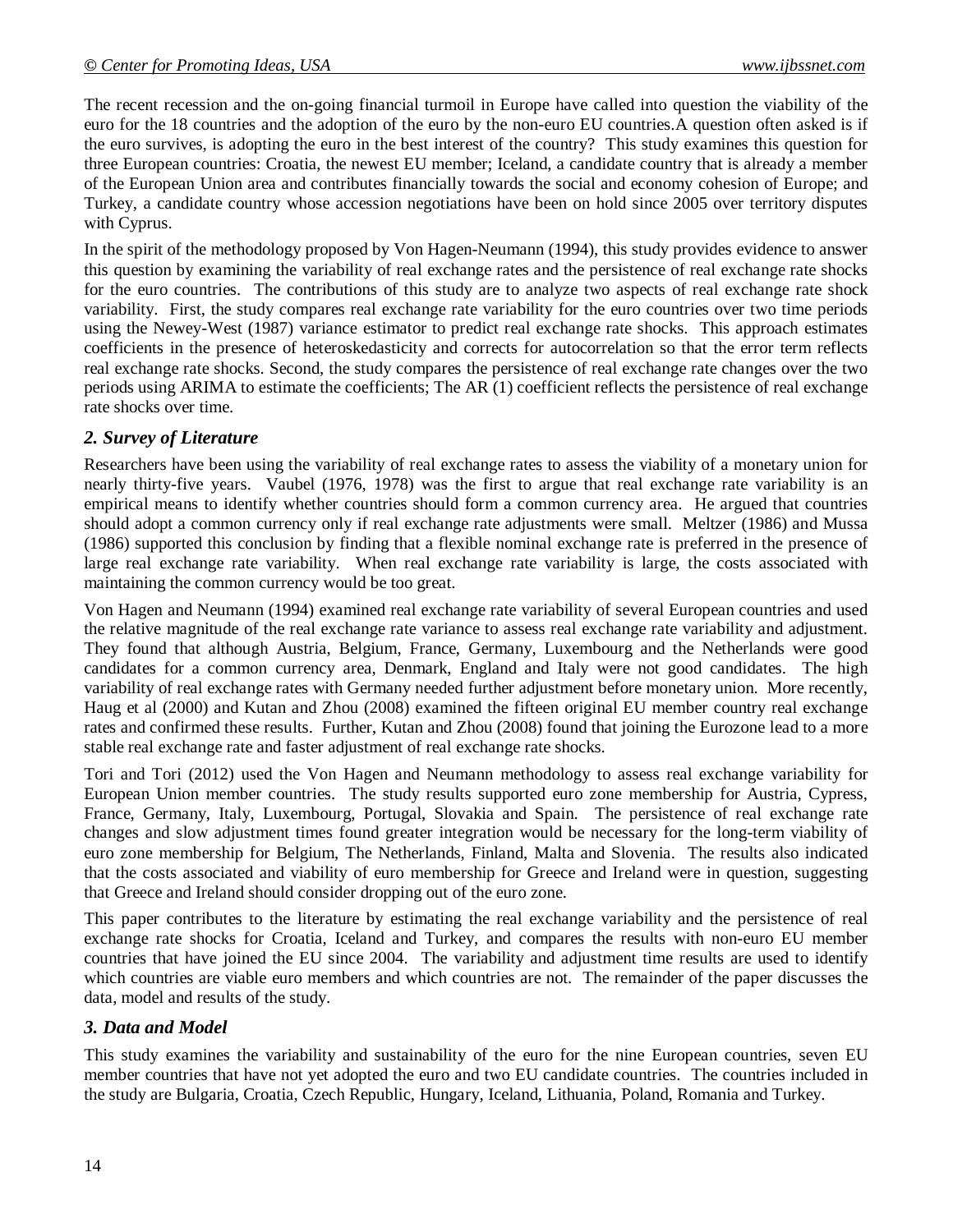The dataset are the monthly harmonized indices of consumer prices (HICP) and the nominal exchange rate with the euro for each country from January 1999 through August 2013. All data was collected from the Euro stat database.

To estimate the variability and adjustment period, it is necessary to calculate the real exchange rate relative to the euro for each country. Lets<sub>it</sub> be the logarithm of the nominal exchange rate between country i and the euro,  $_{pit}$  be the logarithm of the harmonized indices of consumer prices for the non-euro country i and  $p_{\theta}$  be the logarithm of the harmonized indices of consumer prices for the euro. The real exchange rate between country i and Euro is

$$
Q_{i,\text{f}} = p_{it} + s_{it} - p_{\text{f}}
$$

where  $Q_{i,\theta}$  is the real exchange rate for country i currency per euro at time t.

Given the geographical, cultural, regulatory and economic differences, the HICP includes seasonal conditions that are likely different across the countries. To estimate the real exchange rates shocks,  $Q_{i,d}$ , is regressed on a set of twelve month dummies using the using the Newey-West (1987) variance estimator. This approach estimates coefficients in the presence of heteroskedasticity and corrects for autocorrelation so that the error term,  $r^1_{iG,t}$ , reflects real exchange rate shocks.

$$
\Delta Q_{i,\text{f}} = \sum \beta D_m + r^1_{i \in t}
$$

As suggested by Von Hagen and Neumann, the variability of exchange rate changes may be different over a shortrun period (monthly) and a longer-run period (quarterly). They argue that monthly seasonally adjusted real exchange rate changes likely measures short-run variability while the quarterly data measures long-run real exchange rate variability.To measure the long-run variability, the quarterly seasonally adjusted real exchange rate changes is calculated by adding three consecutive non-overlapping changes,

 $r^{3}{}_{i \in \text{t}} = \sum_{m=0,2} r^{1}{}_{i \in \text{3t-m}}$ 

To measure relative real exchange rate variability and changes in variability over time, the data are divided into two time periods. The first time period is January 1999 through December 2006. This time period covers the introduction of the euro and period leading up to the Great Recession. The second time period is January 2007 through August 2013. This time period covers the Great Recession and recent financial market turmoil.

## *4. Results*

#### **4.1Real Exchange Rate Variability Results**

Table 1 reports the monthly and quarterly seasonally adjusted real exchange rate variability results for the two time periods. Columns 1 and 2 of the monthly and quarterly results report the standard deviation or variability of the real exchange rate shocks. Column 3 of the monthly and quarterly results reports the test statistic for the null hypothesis that adopting the euro does not reduce the variability of real exchange rate shocks.

The results in Column 3 report whether or real exchange rate variability with the Euro has declined. For Bulgaria, the Czech Republic, Lithuania, Romania, and Turkey, real exchange rate volatility declined. While real exchange rate volatility increased for Croatia, Hungary, Iceland, and Poland, the increase was not significantly different between the two time periods. Being a member of the European Union does not guarantee a reduction in short-run real exchange rate variability. The quarterly results measuring long-run variability support similar results for all countries with Croatia, Hungary, Iceland, and Poland failing to reject the null hypothesis. These results align with Tori and Tori (2012) conclusions that joining a monetary union reduces exchange rate variability for the majority of euro member countries.

For a common currency area to be viable, the variability of real exchange rate shocks should be similar across countries. A small standard deviation suggests stable real exchange rate shocks and a smaller cost for a country that gives up its nominal exchange rate flexibility. Results in Table 1 columns 1 and 2 suggest that except for Romania and Turkey, real exchange rate variability was relatively low for all countries..

For the period 1999 through 2006, Croatia had the lowest variability, which was significantly different from the other countries.. This suggests that over this time period, Croatia experienced relatively stable real exchange rate shocks. The real exchange rate variability for the remaining eight countries was significantly higher than Croatia. Real exchange rate variability for Bulgaria, Czech Republic, Hungary, Lithuania, Poland and Iceland was significantly higher and four times more volatile than Croatia.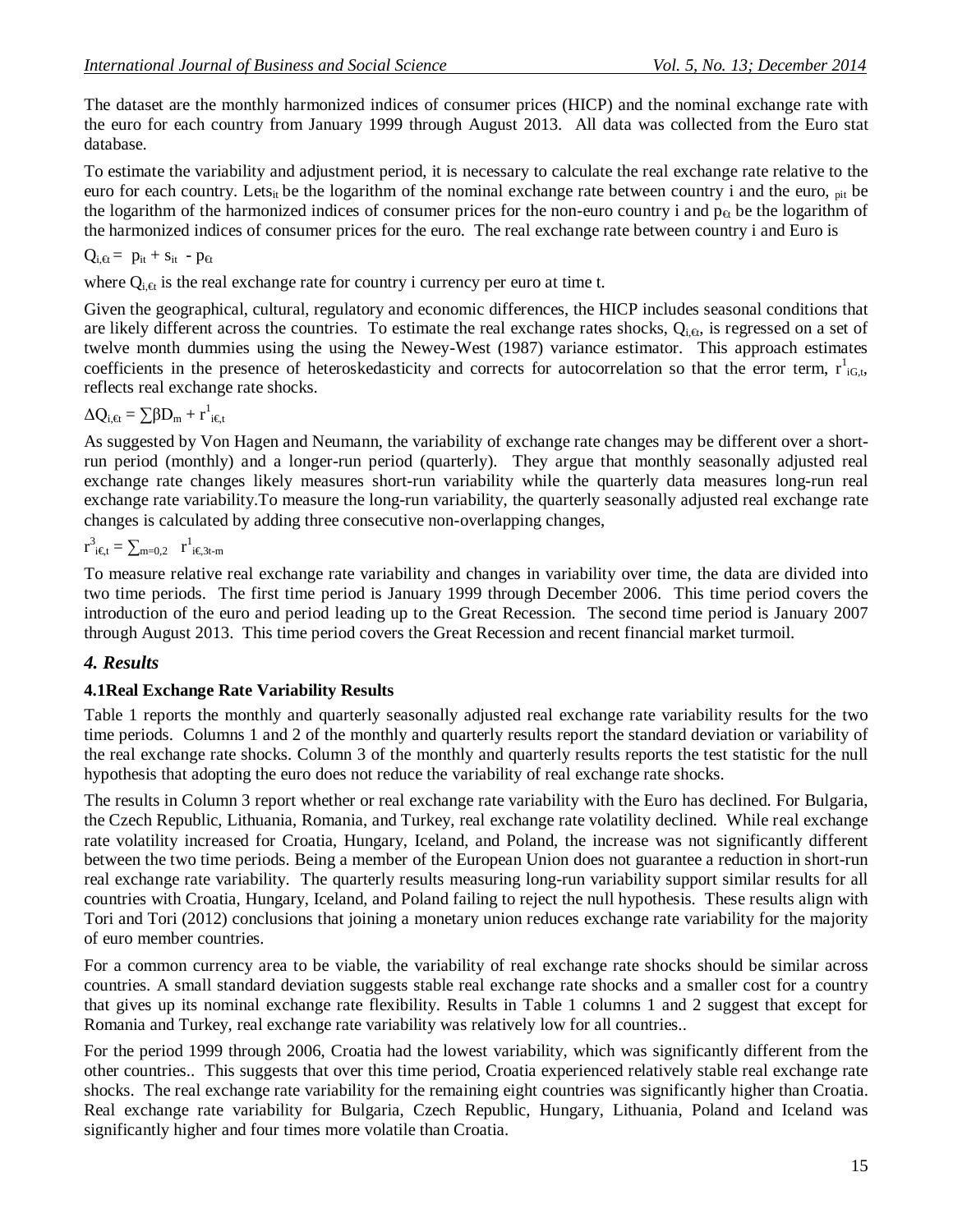Real exchange rate variability for Romania and Turkey was significantly higher than all other countries.The significantly lower real exchange rate variability for Croatia is unexpected given Croatia is the newest member of the European Union.

For the period 2007 through 2013, the real exchange rate variability decline was significant for Bulgaria, the Czech Republic, Lithuania, Romania and Turkey. Despite the repercussions of the Great Recession, challenging economic conditions and Middle East unrest, real exchange rate variability has declined for five countries and has not changed significantly for the other four countries.

#### **4.2Persistence of Real Exchange Rate Changes Results**

To measure the persistence of real shocks, the seasonally adjusted real exchange rate changes are regressed on the AR coefficients. The more economically integrated the economies, the less likely real exchange rate fluctuations will persist over time. A significantly positive autocorrelation coefficient shows that the real exchange rate changes do not tend to revert over time and therefore do not satisfy the conditions to have a viable currency area. A significantly negative autocorrelation coefficient signifies a self-reverting tendency of real exchange rate changes, indicating the convergence of the country's real exchange rate with Euro.

Of the European Union member countries, only the results for Lithuania indicate a convergence with the euro. During both time periods, the results are negative and significant. The only other country that showed convergence was Croatia during the post-Great Recession period. These results suggest that of the non-euro European Union members, real exchange rate changes did not persist for Lithuania and Croatia suggesting that adopting the Euro is a viable option for these countries. While during the pre-Great recession period the results for Hungary suggest convergence, the post-Great Recession findings show a significantly positive autocorrelation coefficient indicating that the real exchange rate changes did not revert over time. Bulgaria, the Czech Republic and Poland also had significantly positive autocorrelation coefficients. The results for the Czech Republic and Turkey suggest a movement in the wrong direction. The adjustment time for real exchange rate shocks were slower during the second time period indicating that real exchange rate changes were more persistent. These results suggest greater regional integration is needed for these countries or their viability within the euro zone is in question.

#### **4.3Implications of the Results**

For countries to form a common currency area that will be viable over time real exchange rate shock variability must be low and the adjustment to real exchange rate changes should be fast. High variability and slow adjustment to real exchange rate changes indicate that the countries are not good candidates for a common currency area. Chart 1 combines the previous results and classifies the countries by variability and adjustment time.

The chart results indicate that Austria is the only country that meets the criteria of low variability and fast adjustment time. The results suggest that Cypress, France, Italy, Luxembourg, Portugal, Slovakia and Spain together with Austria and Germany form a viable and sustainable euro zone. The persistence of real exchange rate changes and slow adjustment time for The Netherlands, Belgium and Finland indicate that the countries do not satisfy the criteria for a viable common currency area. Since Estonia, Malta and Slovenia only recently joined the euro zone and economic conditions have been weak, it is too early to conclude that their euro zone membership is not viable. If they had not already joined the euro zone, the results suggest that membership would not be advisable at this time.

High variability and slow adjustment time suggest that Greece and Ireland should exit the euro zone. The cost associated with relinquishing nominal exchange rate flexibility as an instrument for real exchange rate adjustment between countries is great. Without greater integration, euro zone membership for Greece and Ireland is not viable.

#### *5. Conclusion*

This paper estimated the real exchange rate variability and the adjustment time for real exchange rate changes for the nine European countries that have not adopted the Euro to assess the viability of adopting the euro. A common currency area is viable as long as the real exchange rate variability is low and adjustment time for real exchange rate changes is fast. While none of the nine countries met this standard, Lithuania and Croatia show the greatest promise for euro expansion.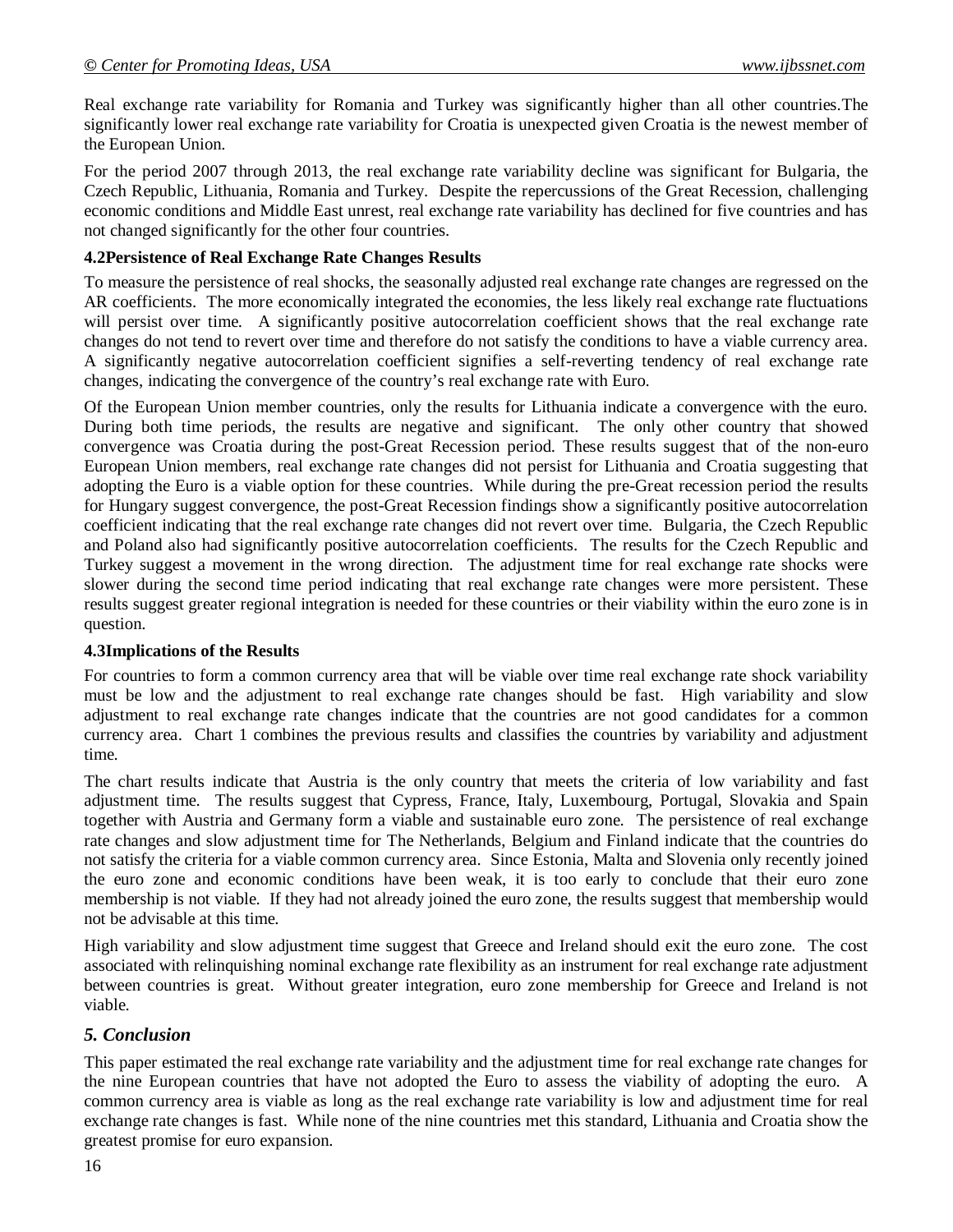The persistence of real exchange rate changes and slow adjustment times suggest that viability of euro zone membership for Bulgaria, the Czech Republic, Hungary, Poland and Iceland requires greater integration. Without improvements, the persistence of the real exchange rate shocks may lead to distortions in the markets that could be reduced with flexible exchange rate. The results also indicate that the costs associated with euro zone membership are great for Romania and Turkey, and greater integration will be necessary for a common currency to be viability for these countries.

## *6. References*

- Haug, A., J. MacKinnon, and L. Michelis (2000). European Monetary Union: A Co integration Analysis, Journal of International Money and Finance, 19; 419-432.
- Kenen, P. (1969). The Theory of Optimal Currency Areas: An Eclectic View, in R. Mundell and Swoboda (eds.), Monetary Problems of the International Economy.
- Kutan, A. and S. Zhou (2008). The Enlargement of the European Union and the Behavior of Real Exchange Rates, Review of Development Economics, 12(3): 550-561.
- McKinnon, R. (1963). Optimal Currency Areas, American Economic Review. 53: 717-725.
- Meltzer, A.H. (1986). Size, Persistence, and Interrelation of Nominal and Real Shocks, Journal of Monetary Economics, 17: 161-194.
- Mussa, M. (1986). Nominal Exchange Rate Regimes and the Behavior of Real Exchange Rates: Evidence and Implications, Real Business Cycles, Real Exchange Rates, and Actual Policies, Carnegie Rochester Convergence Series 25, Amsterdam: North Holland.
- Newey, W.K. and K.D. West. (1987). A simple, positive semi-definite, heteroskedasticity and autocorrelation consistent covariance matrix. Econometrica 55:705-708.
- Rose (2000). One Money, One Market? The Effects of Common Currencies on International Trade, Economic Policy, 15.
- Sachs, J and A. Warner (1995). Economic Reform and the Process of Global Integration, Brookings Papers on Economic Activity, 0:1-19.
- Tori, C. R., Tori, S. L. (2012). Real Exchange Rate Stability and Adjustment for Non-Euro European Union Countries. Journal of International Finance and Economics, 12(2), 126-131.
- Tori, C. R., Tori, S. L. (2012). What variability of real exchange rates implies about the success of the Euro. International Journal of Business and Social Sciences, 3(6), 278-283.
- Vaubel, R. (1976). Real Exchange Rate Changes in European Community: The Empirical Evidence and Its Implications for Currency Unification, Weltwirtschaftliches Archiv 112: 423-470.
- Vaubel, R. (1978). Real Exchange Rate Changes in the European Community: A New Approach to the Determination of Optimum Currency Areas, Journal of International Economics, 8: 319-339.
- Von Hagen, J. and M. Neumann (1994). Real Exchange Rates Within and Between Currency Areas: How Far Away is EMU?, The Review of Economics and Statistics. 76: 236 - 244.
- Weber, A. (1991). European Economic and Monetary Union and Asymmetries and Adjustment Problems in the EMS: Some Empirical Evidence, European Economy, 44(2) Special Edition.